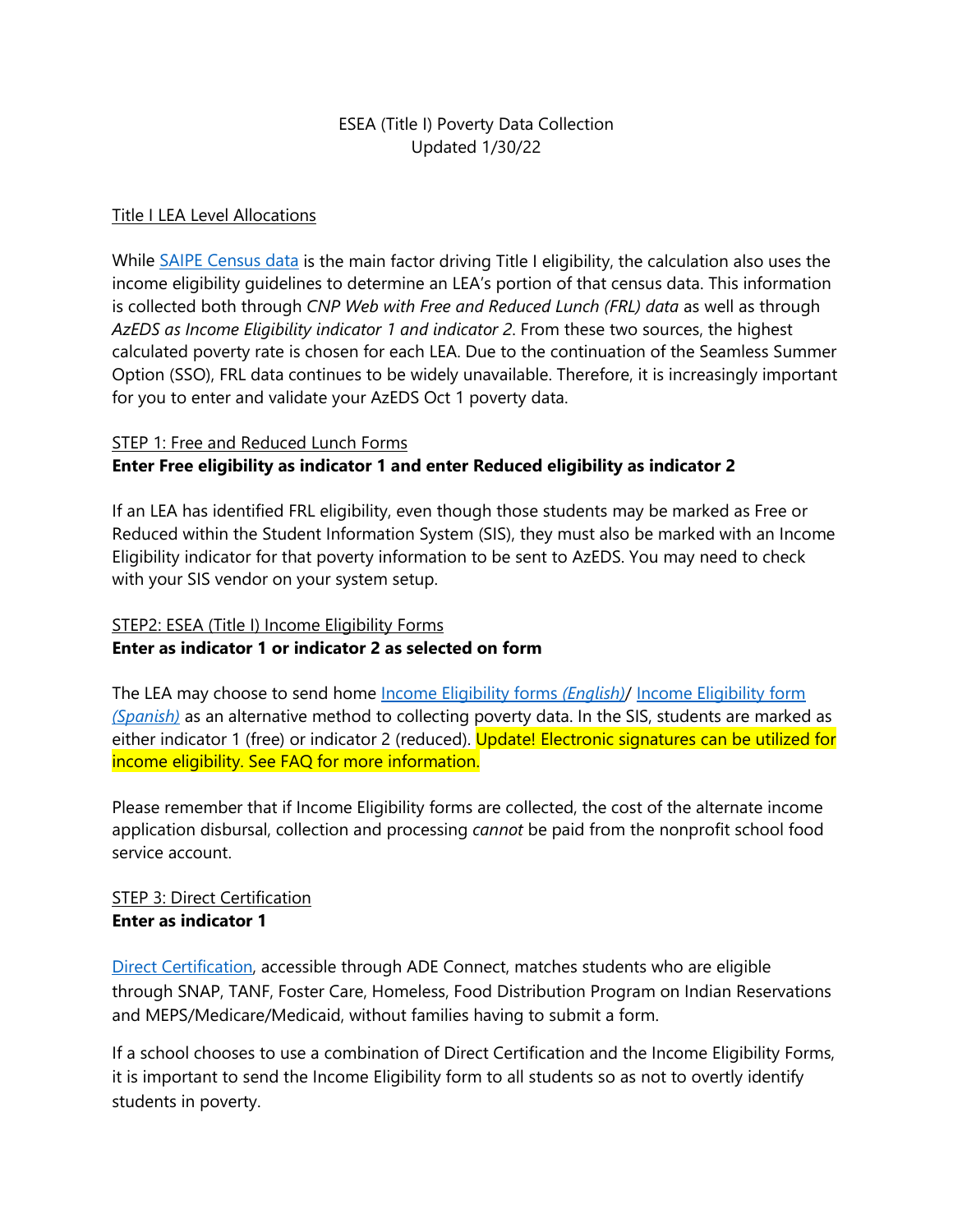Key Points

- LEA level allocations are based on the LEA/District's overall poverty percentage. Collect poverty data for all your sites, even though some sites may not qualify for site level allocations.
- Check your data in AzEDS by running the Oct 1 Enrollment Report: filter for Oct 1 status and ages 5-17 to get enrollment count. Poverty count is those students who have indicator 1 or indicator 2.
- Data must be entered and validated prior to the deadline. While corrections can still be made to your AzEDS data after the deadline, the Oct  $1<sup>st</sup>$  Title I Eligibility count will be locked.

As this data is reported at the federal level as well as the local level and used for multiple allocations and other state and federal activities (e.g., Accountability subgroup improvement calculations) it is important to supply as much student level poverty data as possible each school year. Providing services to students and supporting schools is our top priority.

If you have specific questions regarding the collection of income eligibility data, please contact Aaron Tyler by email at Aaron. Tyler@azed.gov.

## FAQs

What is the difference between Free and Reduced Lunch forms and Income Eligibility forms? Free and Reduced lunch forms can be used to collect poverty data for Title I and other Federal programs when used in conjunction with Child Nutrition Programs. However, The United States Department of Agriculture (USDA) has previously released guidance that LEAs are prohibited from distributing and processing applications *solely* to obtain household income information in order to determine the funding or benefits for programs other than the Child Nutrition Programs (*[HNS#17-2021](https://www.azed.gov/sites/default/files/2021/07/HNS%2017-2021%20Collecting%20Free%20and%20Reduced-Price%20Meal%20Applications%20in%20School%20Year%202021-2022.pdf)*). Therefore, Income Eligibility forms provide an alternative method of collecting the same data when a CNP is not being operated.

## Can Income Eligibility forms be used with online registration?

Yes, schools may utilize digital versions of the form to collect information remotely. However, the same data as on the form must be collected and records retention policies apply.

## Can electronic signatures be utilized?

Yes, a digital signature collected through platforms such as Google Forms or Microsoft Forms can be used to collect Income Eligibility. This [resource from USDA,](https://www.fns.usda.gov/snap/electronic-signatures-memo) that describes criteria for electronic signature for SNAP, can also be applied to the Income Eligibility forms. Arizona does allow for electronic signatures through ARS §18-106(C): "An electronic signature shall be unique to the person using it, shall be capable of reliable verification and shall be linked to a record in a manner so that if the record is changed the electronic signature is invalidated."